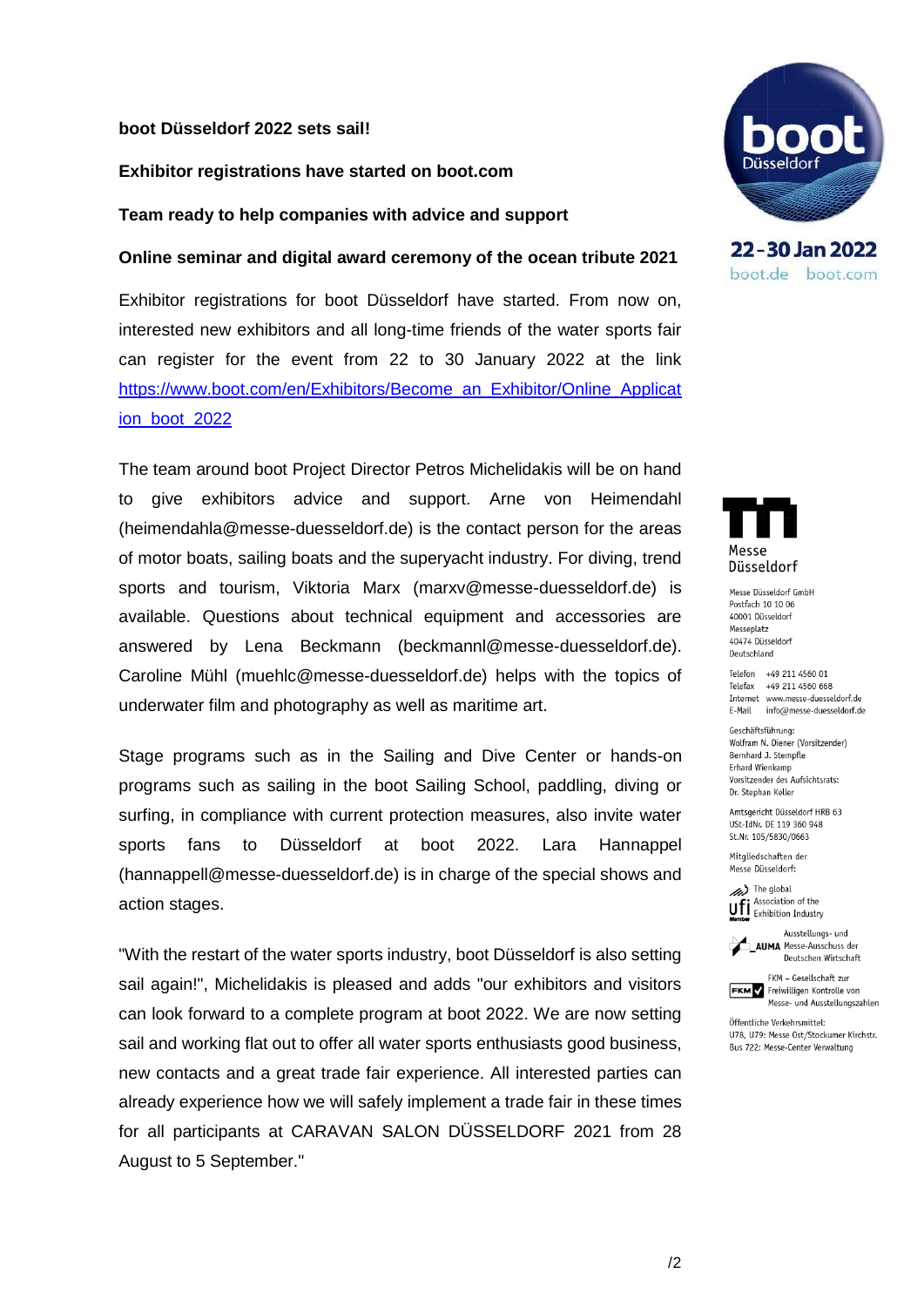Between the trade fairs in Düsseldorf, boot is also very active digitally. For example, the popular blue water seminar, organized by Hamburg-based cruising sail specialists Sönke and Judith Roever, was held online with great enthusiasm from the participants. Many potential blue-water sailors were able to prepare intensively for their trips with tips and instructions from experts. Together with the Association of the European Boating Industry (EBI) and the German Marine Federation (BVWW), the Düsseldorf-based company organized the digital "International Breakfast Meeting", which attracted a lot of attention in the professional scene, including the participation of experts from EU politics. The first European study on the impact of Covid 19 on the international boating industry, commissioned by EBI, BVWW and boot Düsseldorf, was presented there. From the research, led by two graduates of Jade University Wilhelmshaven, it is clear that the water sports industry has great potential and looks forward to the coming years with optimism.

At the ocean tribute 2021 awards ceremony, boot Düsseldorf also went down new, digital paths. With the support of the well-known presenter Kristin Recke, the boot team shot a video with exciting sequences about the participating marine conservation projects. Against the maritime backdrop of Hamburg, Recke spoke with boot President and ocean tribute jury member Robert Marx about the decision in favour of the Mexican award winner Codemar and had the board of the German Ocean Foundation, Frank Schweikert, explain the significance of the ocean tribute for marine protection. Information on the ocean tribute and the video with the digital award ceremony can be found here: **[https://www.boot.com/ota\\_2](https://www.boot.com/ota_2)**.

Applications for the ocean tribute 2022 have also just started. Interested associations, institutions or research facilities can now submit information on their marine conservation projects here: [https://oceantributeaward.boot.de/en/Apply\\_now](https://oceantributeaward.boot.de/en/Apply_now) Perhaps they will then be among the winners of the ocean tribute at boot Düsseldorf in January 2022. The prize has been awarded annually by the Monegasque Prince Albert II Foundation, the German Ocean Foundation and boot Düsseldorf since 2017. The prize money for the winner is €20,000.



22-30 Jan 2022 boot.de boot.com



May 2021